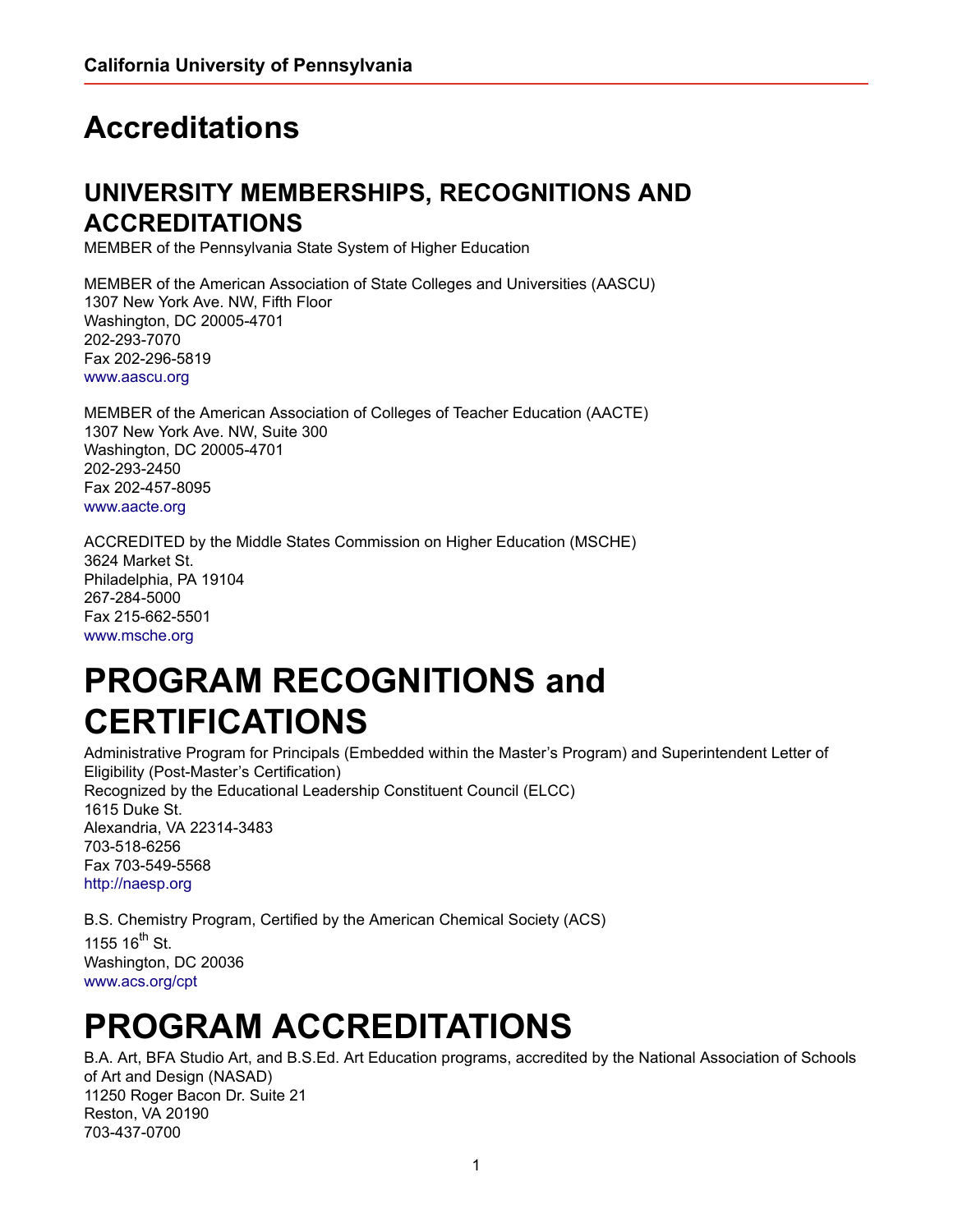Fax 703-437-6312 [nasad.arts-accredit.org](https://nasad.arts-accredit.org/) 

B.S. (Business Administration: Management Information Systems and Integrated Global Business concentrations), B.S.B.A. (Accounting, Economics, Finance, Human Resources Management, Interdisciplinary Studies in Business and Commerce, Management, Marketing), MBA (Accounting, Applied Economics, Business Analytics, Healthcare Management, Management, Nursing Administration, Social Work Administration), and M.Acc. (Accountancy) accredited by the Accreditation Council for Business Schools & Programs (ACBSP) World Headquarters

11520 West 119<sup>th</sup> Street Overland Park, KS 66213 913-339-9356 <https://www.acbsp.org/>

M.S. Communication Disorders program, accredited by the American Speech-Language-Hearing Association (ASHA) 2200 Research Blvd. Rockville, MD 20850-3289 301-296-5700 Fax 301-296-8580 [www.asha.org](http://www.asha.org)

B.S. Computer Engineering Technology program, accredited by the Engineering Technology Accreditation Commission of the Accreditation Board for Engineering and Technology (ABET) 111 Market Place, Suite 1050 Baltimore, MD 21202-4012 410-347-7700 Fax 410-625-2238 [www.abet.org](http://www.abet.org)

B.S. Computer Information Systems program, accredited by the Computing Accreditation Commission of the Accreditation Board for Engineering and Technology (ABET) 415 N. Charles St. Baltimore, MD 21201 410-347-7700 [www.abet.org](http://www.abet.org)

B.S. Computer Science program, accredited by the Computing Accreditation Commission of the Accreditation Board for Engineering and Technology (ABET) 415 N. Charles St. Baltimore, MD 21201 410-347-7700 [www.abet.org](http://www.abet.org)

M.Ed. School Counseling and M.S. Clinical Mental Health Counseling programs, accredited by the Council for the Accreditation of Counseling and Related Educational Programs (CACREP) 500 Montgomery St, Suite 350 Alexandria, VA 22314 703-535-5990 Fax 703-739-6209 [www.cacrep.org](http://www.cacrep.org)

B.S. Electrical Engineering Technology program, accredited by the Engineering Technology Accreditation Commission of the Accreditation Board for Engineering and Technology (ABET) 111 Market Place, Suite 1050 Baltimore, MD 21202-4012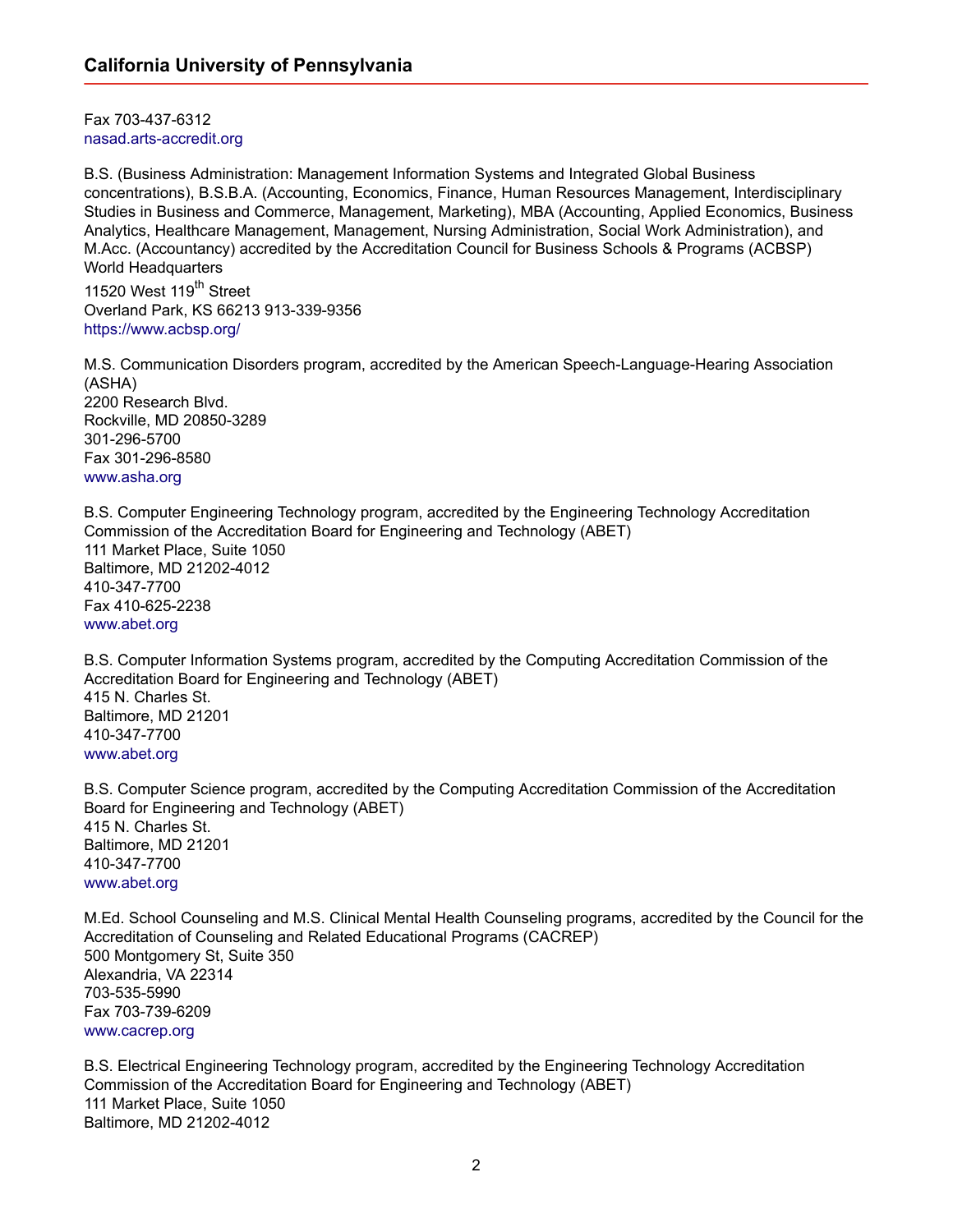410-347-7700 Fax 410-625-2238 [www.abet.org](http://www.abet.org)

A.S. and B.S. Digital Media programs, accredited by the Accrediting Council for Collegiate Graphic Communications, Inc. (ACCGC) 1034 W. 15th St. Cedar Falls, IA 50613-3659 319-266-8432 [www.accgc.org](http://www.accgc.org)

B.S. Graphic Design program, accredited by the National Association of Schools of Art and Design (NASAD) 11250 Roger Bacon Dr., Suite 21 Reston, VA 20190 703-437-0700 Fax 703-437-6312 [nasad.arts-accredit.org](https://nasad.arts-accredit.org/)

B.S. Mechatronics Engineering Technology, accredited by the Engineering Technology Accreditation Commission of the Accreditation Board for Engineering and Technology (ABET) 111 Market Place, Suite 1050 Baltimore, MD 21202-4012 410-347-7700 Fax 410-625-2238 [www.abet.org](http://www.abet.org)

BSN and MSN (Nursing) programs, accredited by the Commission on Collegiate Nursing Education (CCNE) 655 K Street, NW, Suite 750 Washington, DC 20001 202-887-6791 x249 Fax 202-887-8476 [www.ccneaccreditation.org](http://www.ccneaccreditation.org)

B.A. Parks and Recreation Management program, accredited by the National Recreation and Park Association Council on Accreditation for Parks, Recreation, Tourism and Related Professions (COAPRT) 1401 Marvin Rd. NE STE 307, #172 Lacey, WA 98516 360-205-2096 Fax 360-453-7893 [https://accreditationcouncil.org/](https://nam02.safelinks.protection.outlook.com/?url=https%3A%2F%2Faccreditationcouncil.org%2F&data=02%7C01%7Cbartolotta%40calu.edu%7C7be0df2964154d31ccc608d81e933b0f%7C62727258691648be8f9920635977badd%7C0%7C0%7C637292964979316940&sdata=H9klUKeSaH2erGFI4fOJD2gV5fz%2FKGHBPQaFiaExJG0%3D&reserved=0)

A.A.S. Physical Therapist Assistant program, accredited by the American Physical Therapy Association 3030 Potomac Ave., Suite 100 Alexandria, VA 22305-3085 703-706-3243 or 800-999-2782, ext. 3243 [www.capteonline.org](http://www.capteonline.org)

A.S. Radiologic Technology program, accredited by the Joint Review Committee on Education in Radiologic Technology (JRCERT) 20 N. Wacker Dr., Suite 28050 Chicago, Il 60606-3182 312-704-5300 Fax 312-704-5304 [www.jrcert.org](http://www.jrcert.org)